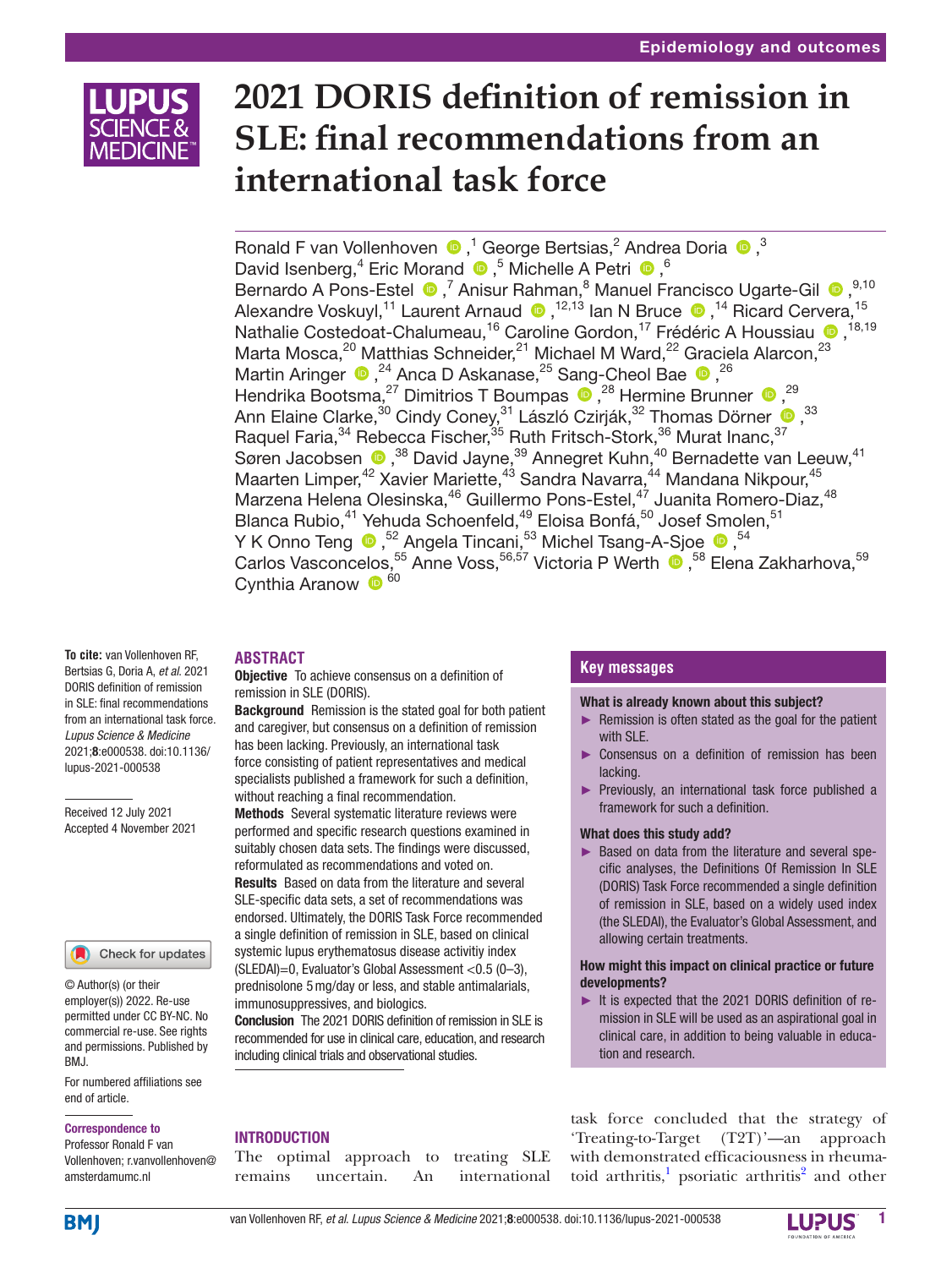# Lupus Science & Medicine

diseases —would most likely be advantageous in SLE, although a formal randomised trial to prove this has not yet been done.<sup>[3](#page-6-2)</sup> The first step in a T2T approach is the selection of an appropriate target, and the same T2T/ SLE task force determined that the target of treatment for most patients with SLE should be remission. However, it was recognised that while the concept of 'remission' may seem intuitively clear, there was no widely agreed definition of remission for this disease. Therefore, the Definitions Of Remission In SLE (DORIS) Initiative was started in order to provide a framework for defining remission in SLE. The first results of this initiative were published in 2016.[4](#page-6-3) Among other topics, the task force recommended a definition of remission that was based on a validated instrument for ascertaining disease activity, and supplemented with the Evaluator's Global Assessment (EGA) of disease activity. The question whether to include the absence of serological activity in such a definition was left open. In that document, it was recommended to specify remission 'on-treatment': allowing some but certainly not all treatments, or 'off-treatment'. It was also considered possible to specify the duration for which a certain remission definition would have to be maintained in order to be clinically meaningful, and this could also be applied in varying manners to specific research questions.

Since that initial report, considerable work has been performed by many clinician-scientists testing various definitions of remission in a range of settings including observational cohorts, registries and clinical trial data sets. This task force therefore continued the process of gathering information, reviewing the data, and arriving at conclusions more firmly anchored in clinical data and leading to the final recommendations for a definition of remission in SLE.

#### METHODS

The DORIS Task Force was first convened in 2015 and consisted of patient representatives and specialists in rheumatology, nephrology, dermatology and clinical immunology. Following the 2016 publication of the framework for such a definition, the full task force was reconvened in 2018 and again in 2020. The steering committee met on several more occasions, and further work by the task force was done through telephone and web conferences and by email.

The task force deliberations were based on systematic literature reviews (SLRs) and specific topical analyses. Data from individual cohorts and registries were reviewed in detail to provide additional information. A typical meeting would begin with such presentations, following which the main topics for further discussion were determined. These were addressed in breakout sessions. The outcomes of these deliberations were used to generate statements that were further discussed and refined, and finally voted on. Statements were considered accepted by the task force if at least 90% of those who voted (not counting abstentions) were in favour. Statements that

achieved a majority but fell short of this bar were discussed and modified, and voted on again.

Level of evidence, strength of recommendation and agreement were determined in standard fashion, the latter by an electronic vote after finalisation of the minutes of the most recent task force meeting.

# **RESULTS**

# SLR on the influence of remission on health-related quality of life and on damage

The full results of the SLR on the influence of remission on health-related quality of life (HR-QoL) and on damage have been presented<sup>[5](#page-6-4)</sup> and will be published elsewhere. Three studies investigated the association between being or staying in remission (by any definition) and HR-QoL and concluded that remission by any definition was associated with better HR-QoL. This was noted in particular for physical domains. Eight studies investigated the relationship between remission (by any definition) and subsequent damage and concluded that remission was associated with diminished damage accrual.

# SLR on the impact of including serology in the definition of remission

The full results of the SLR on the impact of including serology in the definition of remission will be published elsewhere. Thirty studies examined the longitudinal course of serological markers (in most cases, anti-dsDNA and C3 and C4) in relationship to clinical disease activity. Moderately strong associations were found between these markers and disease activity. Some but not all studies showed that abnormal serology and/or a change in serology predicted (imminent) flare, response to treatment or risk of later relapse. In most studies, abnormal serology was not an independent predictor of damage, late morbidity or mortality.

#### Data from individual cohorts and registries

- Data from the Amsterdam cohort were reviewed (n=268). Prolonged remission was associated with reduced damage accrual.<sup>[6](#page-6-5)</sup> Moreover, Patient Global Assessment (PGA) of disease activity was significantly lower for patients who were in remission by various definitions versus those not in remission. Patients in remission off-treatment had the lowest average global assessment, and remission was associated with marked improvements in short form 36 (SF-36) physical but not mental component score.
- ► Data from the two Latin American cohorts GLADEL and Almenara were reviewed. The GLADEL cohort is based on 34 centres and includes 1480 patients with a median length of follow-up of 56.3 months. Data from GLADEL demonstrated that remission (based on SLEDAI and allowing treatment) protects against damage (HR for new damage 0.60, and for severe damage 0.32).<sup>[8](#page-6-7)</sup> Similar results were seen when only non-glucocorticoid-related damage was analysed (HR for new damage 0.51, for severe new damage 0.31).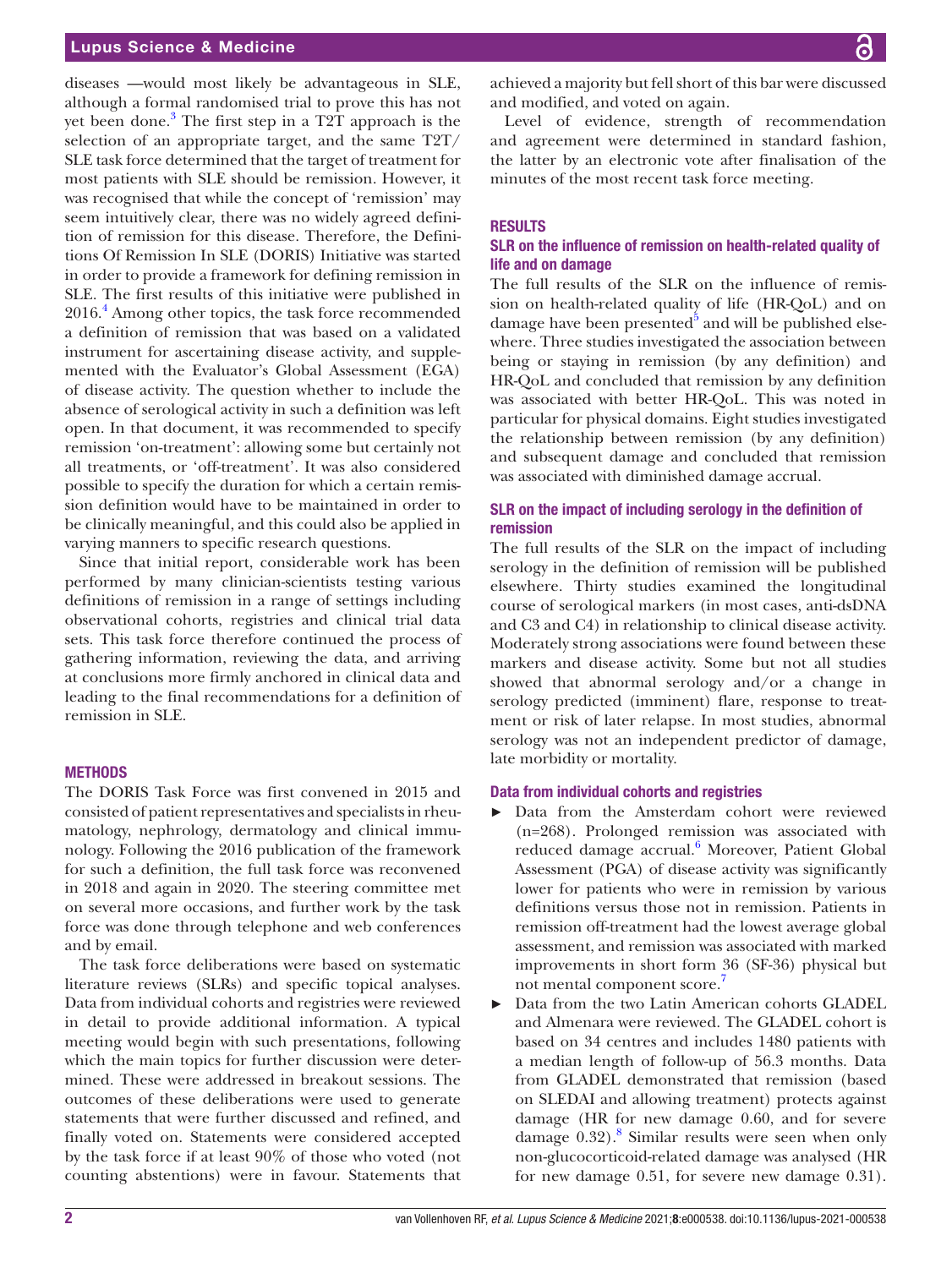Furthermore, remission was independently associated with a decreased risk for subsequent hospitalisation (HR  $0.46$ ).<sup>[9](#page-6-8)</sup> In Almenara, a cohort of more than 300 mostly mestizo patients from Peru, the same associations were found using the LupusQoL. $^{10}$  Data from Almenara also showed that remission was independently associated with decreased risk of subsequent hospitalisation (HR  $0.45$ ),<sup>[11](#page-6-10)</sup> and that remission (on-treatment) prevented damage accrual (HR  $(0.59)$ <sup>12</sup>

- ► Data from the international multiethnic LUMINA cohort were reviewed. The LUMINA cohort includes 640 patients of African American and Hispanic (Puerto Rico) ancestry from three US centres. In LUMINA, disease activity at baseline and a higher dose of prednisone prevented patients from achieving remission or low disease activity (LDA); and having health insurance increased the probability of achieving remis- $\sin/LDA$ <sup>[13](#page-6-12)</sup> Remission and LDA taken together was an independent negative predictor of damage, $^{14}$  and more time spent in remission/LDA was associated with better HR-QoL by  $SF-36.<sup>15</sup>$  $SF-36.<sup>15</sup>$  $SF-36.<sup>15</sup>$
- Data from the Hopkins cohort (n=2000) demonstrated that achieving remission for even part of the time was associated with less damage accrual during follow-up. Thus, patients who achieved remission at any time—even if this was the case less than 25% of the time—had a 50% reduction of damage compared with those who never achieved it, and the more time spent in remission, the better the outcome. However, in this large cohort after a median of more than 15 years of follow-up, remission off-treatment was achieved very rarely.<sup>[16](#page-7-0)</sup> These data also showed that remission protects against subsequent cardiovascular (myocardial infarction, cerebrovascular accident) or renal (end-stage renal disease) morbidity, showing a dose–response relationship. No protection was seen against pulmonary hypertension, deep venous thrombosis, malignancy, interstitial lung disease, cognitive impairment or cataracts.<sup>[17](#page-7-1)</sup>
- In the Padua cohort ( $N=293$ ), remission was defined based on the SLEDAI, irrespective of PGA and serology, and some treatments were allowed.<sup>18</sup> Notably, 88% of patients achieved at least 1year of remission and  $38\%$  maintained remission for 5 years.<sup>19</sup> There was an inverse relation between duration of remission and damage. Overall, it appeared that 2years of remission was the shortest duration of remission needed to protect fully against damage accrual. In an Italian multicentre study based on a larger cohort of patients (n=646), the performance of seven different definitions of remission was tested. $20$  Clinical SLEDAI=0 had the best performance in terms of protection against damage compared with the other definitions including PGA ≤0.5or prednisolone ≤5mg/day.
- Data from the Asia-Pacific Lupus Collaboration cohort were reviewed. $^{21}$  $^{21}$  $^{21}$  In this cohort, serology did not contribute to predicting damage, but in some

definitions it did contribute to predicting the risk of flare. Remission off-treatment was seen very rarely and did not seem to be a pragmatic option. Under most definitions of remission (and LDA), damage accrual and the risk of flare were diminished. The details of each definition subtly changed the strengths of the associations.

Data from the University College London cohort showed that 14.5% of patients with lupus achieved a complete remission for 3years, as defined by British isles lupus assessment group (BILAG) C, D or E in all domains. However, flares were seen to occur beyond 10 years of remission (Isenberg, personal communication).

Thus, both SLRs and in-depth studies from multiple cohorts demonstrate that a state of remission by several definitions is associated with current and future favourable outcomes in multiple domains, supporting the construct validity of these definitions. These results are summarised in [table](#page-3-0) 1.

# Voting session

The task force achieved consensus on five general recommendations (in addition to those published previously), as well as on a final definition of remission [\(box](#page-3-1) 1). These statements were carried by a wide margin (>90% agreed). [Table](#page-4-0) 2 shows these statements, which were generated as the result of substantial reviews of the literature and data from individual registries and clinical trial data sets.

The first recommendation dealt with the inclusion of serology (anti-dsDNA, complement) in the DORIS definition of remission on-treatment. Because the preponderance of the data suggests that this does not meaningfully alter the construct validity of a definition of remission, it is not recommended to include it.

The second recommendation deals with the question of duration and the task force agreed that, while the goal of treatment is sustained remission, a definition of remission should be able to be met at any point in time, so that duration should not be included in the definition.

The third recommendation by the task force was made in observance of the fact that at this time, the SLEDAIbased definitions of remission have been investigated in research studies considerably more extensively than BILAG-based or European consensus lupus activity measure (ECLAM)-based definitions. In view of this, the SLEDAI-based definitions can more confidently be recommended.

The fourth recommendation addresses 'remission offtreatment', and while this is the ultimate goal for many patients and care providers, it is achieved very rarely. In clinical research and as an outcome in clinical trials, practical considerations must be weighed in, and therefore the definition for remission on-treatment is recommended.

The fifth recommendation deals with clinical trials; the task force agrees that the lupus low disease activity state (LLDAS) definition for LDA and the DORIS definition of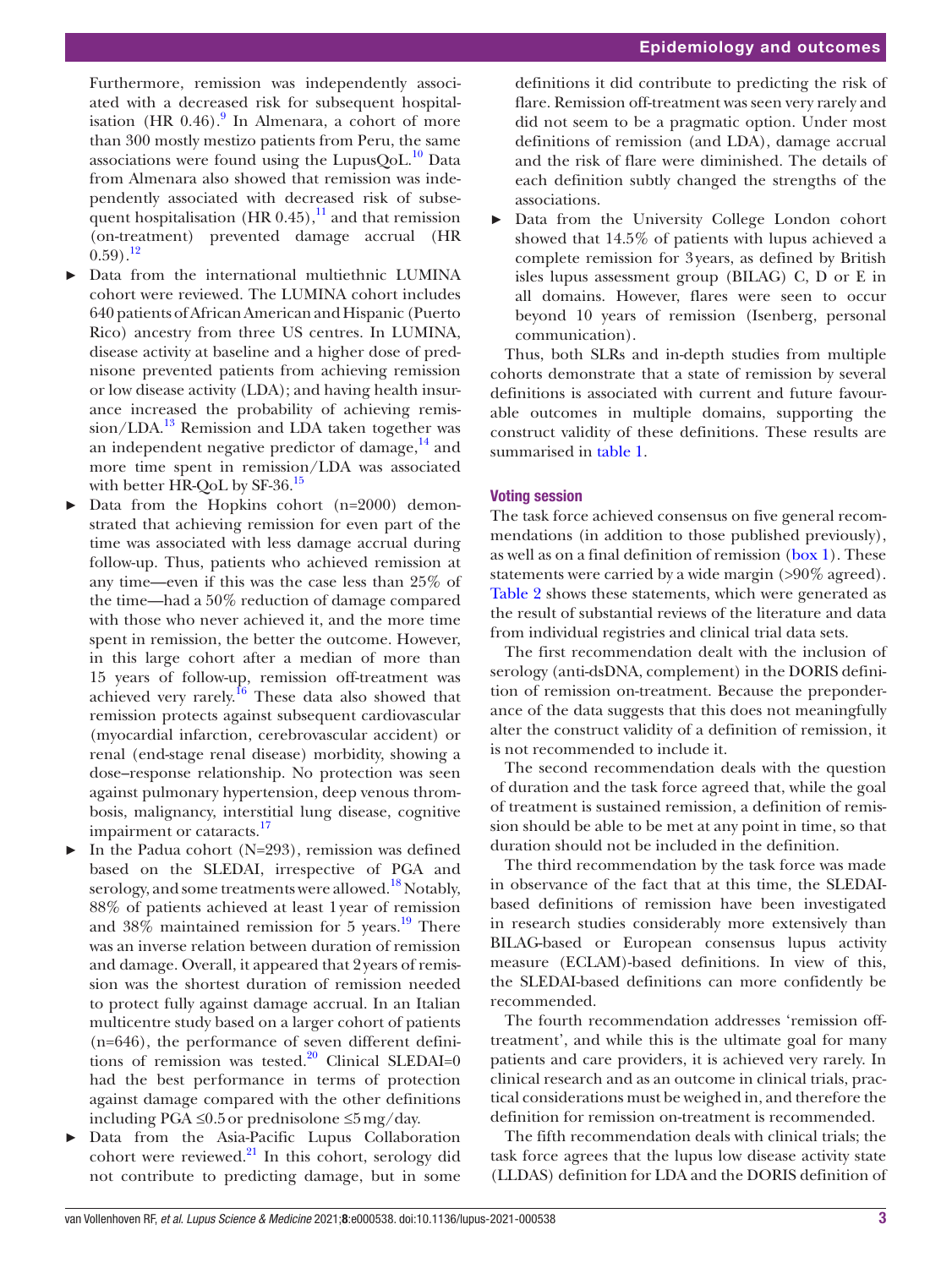<span id="page-3-0"></span>

| Associations of remission with various outcomes<br>Table 1 |                   |                                                           |                                                          |  |  |  |
|------------------------------------------------------------|-------------------|-----------------------------------------------------------|----------------------------------------------------------|--|--|--|
| <b>Definition of remission</b>                             | <b>N</b> patients | Association                                               | <b>Cohort (reference)</b>                                |  |  |  |
| Various definitions                                        | N/A               | <b>Better HR-OoL</b>                                      | 3 studies SLR <sup>5</sup>                               |  |  |  |
|                                                            |                   | Diminished damage accrual                                 | 8 studies SLR <sup>5</sup>                               |  |  |  |
| DORIS definition*                                          | 268               | Better HR-QoL                                             | Amsterdam <sup>67</sup>                                  |  |  |  |
|                                                            |                   | Diminished damage accrual                                 |                                                          |  |  |  |
|                                                            |                   | Lower (better) Patient Global<br>Assessment               |                                                          |  |  |  |
| DORIS definition*                                          | 1350              | Diminished damage accrual                                 | GLADEL <sup>89</sup>                                     |  |  |  |
|                                                            | 1308              | Decreased risk for hospitalisation <sup>9</sup>           |                                                          |  |  |  |
| Based on Systemic Lupus<br>Assessment Measure=0            | 558               | Diminished damage accrual                                 | $LUMINA13-15$                                            |  |  |  |
|                                                            | 483               | Better HR-OoL                                             |                                                          |  |  |  |
| DORIS remission*                                           | 243               | <b>Better HR-QoL</b>                                      | Almenara Lupus Cohort <sup>10-12</sup>                   |  |  |  |
|                                                            | 308               | Decreased risk for hospitalisation                        |                                                          |  |  |  |
|                                                            | 281               | Diminished damage accrual                                 |                                                          |  |  |  |
| DORIS remission*                                           | 2000              | Better HR-OoL                                             | Hopkins Lupus cohort <sup>16 17</sup>                    |  |  |  |
|                                                            |                   | Diminished future cardiovascular and<br>renal comorbidity |                                                          |  |  |  |
| Clinical SLEDAI=0                                          | 293               | Diminished damage accrual                                 | Padua cohort <sup>18-20</sup>                            |  |  |  |
| Various                                                    | 2160              | Diminished damage accrual<br>Fewer flares                 | Asia-Pacific Lupus<br>Collaboration cohort <sup>21</sup> |  |  |  |

\*In these instances, the definition used was based on the clinical SLEDAI; serology was disregarded and some treatments were allowed.<sup>[4](#page-6-3)</sup> DORIS, Definitions Of Remission In SLE; HR-QoL, health-related quality of life; N/A, not applicable; SLEDAI, systemic lupus erythematosus disease activitiy index; SLR, systematic literature review.

remission on-treatment should both be used as outcomes in such studies.

# **DISCUSSION**

The DORIS Task Force on definition of remission in SLE, an ad hoc task force comprised of patient representatives and medical specialists with varying backgrounds, undertook a multiyear process in order to arrive at a definition of remission in SLE for use in patient care, education and research including clinical trials. This initiative resulted in a framework published several years ago and, in the current report, the final recommendations including the proposal for the 2021 DORIS definition of remission in SLE.

Multiple cohort studies done in recent years support several aspects of the validity of the proposed definition of remission. Thus, the data demonstrating that various DORIS remissions are associated with lower PGA

# **Box 1** The 2021 DORIS definition of remission in SLE

- <span id="page-3-1"></span>► Clinical SLEDAI=0.
- ► Physician Global Assessment <0.5 (0–3).
	- Irrespective of serology.
	- The patient may be on antimalarials, low-dose glucocorticoids (prednisolone ≤5 mg/day), and/or stable immunosuppressives including biologics.

(Amsterdam cohort), as well as with better concurrent HR-QoL (Amsterdam, LUMINA, Almenara), support the *face validity* of DORIS remissions. Similarly, the association of DORIS remission with less damage (GLADEL, LUMINA, Hopkins, Padua, Almenara) and fewer hospital admissions (GLADEL, Almenara) supports the *construct* (or *predictive*) *validity* of this definition.

The effort of this task force was evidence based to the greatest possible degree, with SLRs and analyses of suitable data sets being the starting points for all deliberations. Nonetheless, practical considerations also applied. Thus, it was found that definitions of remission that would require the patient to be on no treatment (other than, possibly, antimalarials) would be achieved too rarely for such a definition to be meaningful in analyses, and the concern was raised that in some settings, overly zealous efforts to achieve remission off-treatment could lead to the withdrawal of needed therapies with negative consequences for the patient.

Some may feel that the proposed definition is more lenient than other definitions that were considered, and this was certainly a major discussion in the task force. It is of importance to emphasise that the task before the group was to find the definition that would be most useful to be deployed operationally to correspond with the intuitive concept of remission. Inasmuch as even the concept itself is subject to variety of interpretations (meaning that even thoughtful experts may have somewhat differing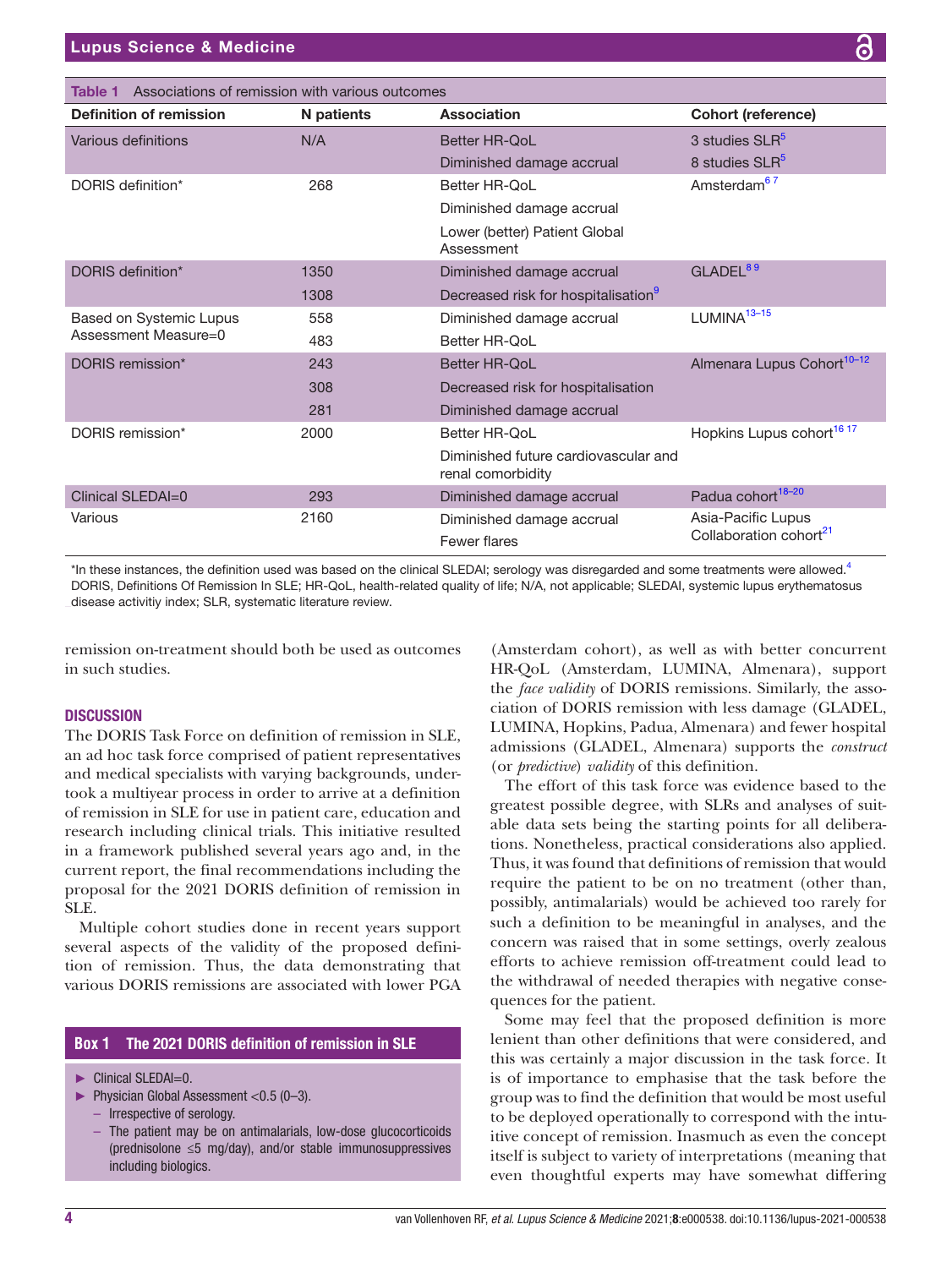#### <span id="page-4-0"></span>Table 2 Statements, generated as the result of substantial reviews of the literature and data from individual registries and clinical trial data sets, and supported by the DORIS Task Force

|                                                                                                                                                                                                                                                                                                                  | Vote in<br>favour | LoE | <b>GoR</b>   | Agreement |
|------------------------------------------------------------------------------------------------------------------------------------------------------------------------------------------------------------------------------------------------------------------------------------------------------------------|-------------------|-----|--------------|-----------|
| 1. Inclusion of serology (anti-DNA, complement) in the DORIS definition of<br>remission on-treatment does not meaningfully alter the construct validity and<br>therefore it is not recommended to include it.                                                                                                    | 90%               | 2a  | B            | 8.38      |
| 2. While the goal of treatment is sustained remission, a definition of remission<br>should be able to be met at any point in time; therefore, duration should not be<br>included in the definition.                                                                                                              | 100%              | 5   | C            | 9.02      |
| 3. To date, the SLEDAI-based definitions of remission have formally been<br>investigated more extensively than BILAG-based or ECLAM-based definitions.<br>The SLEDAI-based definitions can therefore more confidently be recommended.                                                                            | 91%               | 2a  | B            | 9.25      |
| 4. Remission off-treatment, while the ultimate goal for many patients and care<br>providers, is achieved very rarely. In clinical research and as an outcome in<br>clinical trials, the definition for remission on-treatment is recommended.                                                                    | 92%               | 2a  | B            | 9.52      |
| 5. In clinical trials, the LLDAS definition for low disease activity and the DORIS<br>definition of remission are both recommended as outcomes.                                                                                                                                                                  | 100%              | 5   | $\mathsf{C}$ | 9.25      |
| <b>Final recommendation:</b><br>The task force supports the 2021 DORIS definition of remission in SLE:<br>cSLEDAI=0 and PhGA <0.5, irrespective of serology; the patient may be on<br>antimalarials, low-dose glucocorticoids (prednisolone ≤5 mg/day), and/or stable<br>immunosuppressives including biologics. | 97%               |     |              | 9.07      |

Agreement=the average of individual task force members' agreements with the statement on a scale of 1–10. Note that GoRs were not easily applied to recommendations 2 and 5; we considered these consensus statements to be 'extrapolations from level 2 or 3 studies', yielding a GoR of C.

BILAG, British isles lupus assessment group; cSLEDAI, clinical SLEDAI; DORIS, Definitions Of Remission In SLE; ECLAM, European consensus lupus activity measure; GoR, grade of recommendation; LLDAS, lupus low disease activity state; LoE, level of evidence; PhGA, Physician Global Assessment; SLEDAI, systemic lupus erythematosus disease activitiy index.

opinions on what remission really is), it was inevitable that both stricter and more lenient definitions were considered. The final decision was based, not solely on practical considerations, but also on considerations of validity and studies demonstrating the performance characteristics of this definition.

Similarly, the inclusion of duration in the definition of remission was discussed at great length, but would have diminished the value of the definition for various practical applications. Thus, the task force decided not to include duration in the definition itself, but to consider it a parameter that can be added to the definition based on the context. In clinical trials, most outcomes are 'landmark' outcomes that are assessed at one point in time. It is relevant that the SLEDAI assesses disease activity over the previous 30 days in most clinical trials. Moreover, a definition of remission that is agnostic to duration allows future studies examining effects of duration. For example, studies can be done to determine the minimum remission time capable of achieving outcomes such as improved HR-QoL or reduced damage. Thus, the DORIS Task Force feels that the current definition represents the best possible balance between scientific rigour and practical considerations.

Major discussions took place over the issue of whether to 'allow' any glucocorticoids in the definition, especially since some studies suggest how even low doses of

glucocorticoids have (long-term) risks (of course, the data are not fully conclusive, since residual bias in these studies cannot be excluded completely). For this very reason, many task force members expressed the same view that a remission without glucocorticoids is preferable for the patient. However, the question before the task force was not so much what the preferred state of the patient should be, but what definition would be most useful to be deployed operationally to correspond with the concept of remission. It is also relevant that in most disease areas, remission definitions do not consider treatment at all. Turning it around, the task force had to decide how much glucocorticoids would *disqualify* the patient from being in remission, and that choice was ultimately set at any dose over 5mg daily.

The task force debated extensively whether the definition of remission should include a requirement for normal serology (ie, absence of anti-DNA antibodies and normal levels of complement). As the SLR had revealed, many studies have documented associations between these biomarkers and clinical disease activity. However, associations between these markers and later events, including subsequent flares, the response to treatment, the risk of relapse, later morbidity and mortality, were less clear, with some studies providing moderately strong evidence for and others against such a predictive property. Moreover, the studies in which abnormal serology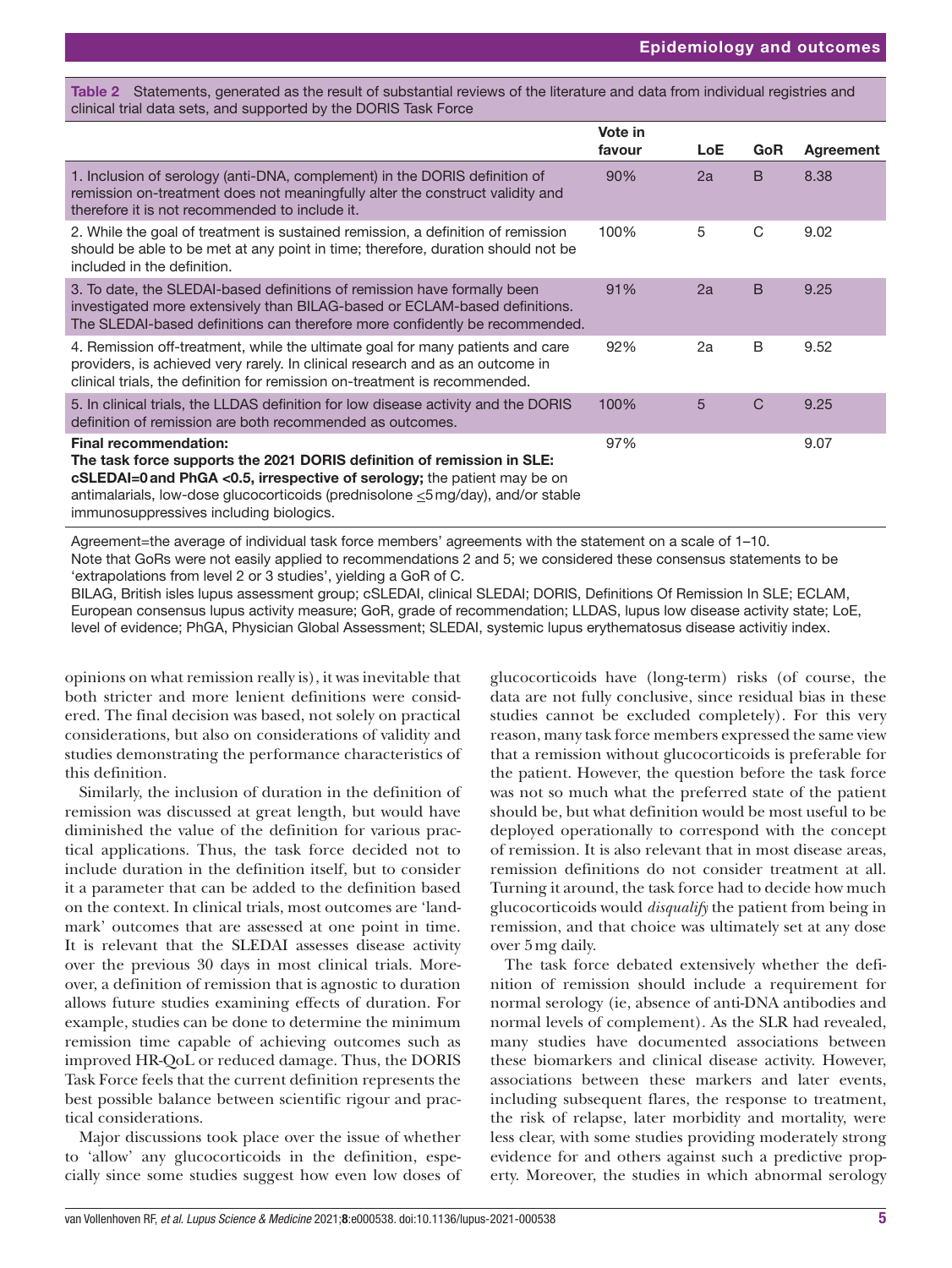# Lupus Science & Medicine

predicted subsequent events did not always prove that this was independent of other disease characteristics. In addition, it was recognised by the task force that methodological issues complicate matters: testing for anti-DNA can be done by various methods, each having its own set of characteristics, and abnormally low complement can result from immune activation and also from known genetic complement defects in SLE. Finally, a requirement for serological testing in ascertaining remission would create serious constraints due to cost in less privileged healthcare environments.

The need for including the Physician Global Assessment (PhGA or EGA) as part of the definition was discussed at length. The main reasons to include the PhGA in the definition were twofold: (1) the SLEDAI has certain limitations ('holes') and it is conceivable that a patient would have significant activity in a domain that is not covered by the SLEDAI. Although this is a rare situation, it is important to ensure the face validity of the remission definition. (2) The patient's perspective is not explicitly included in the definition of remission. In order to do justice to the patient's perspective, it was previously decided that the physician/evaluator should include the patient's perspective in the overall assessment.

The question could be asked what additional benefit the proposed remission definition provides compared with the existing definition of LLDAS. Indeed, some studies investigated both patients who were in remission (by any definition) and those who had LDA (usually by LLDAS), and in most cases similar results were obtained. This is not surprising, as the patients in remission comprise a major subset of those who are considered to have LDA, since the LLDAS does not have a lower bound. The focus of the current task force was not to form an opinion on whether remission or LDA is a more useful target for treatment, or a better outcome for research including clinical trials. The essential defining difference between remission and LDA in the context of this task force is the face validity: the state of remission from the patient's perspective being fundamentally different from having an LDA (but not remission). Remission as a desired goal of treatment is strongly supported by patients and physicians, and is conceptually distinct from LDA. So for the state of being in remission, and accepting the premise that it is useful to have a definition for a desirable clinical state, a definition different from LLDAS is therefore needed on conceptual grounds.

In addition, it would seem that the jury is not completely out on the question whether remission is better than LDA in terms of future damage accrual and prognosis: some studies have failed to show additional benefit, but other studies have indeed suggested that, in the end, the patient is better off being in remission than 'merely' attaining LDA.

Thus, it is clear that both definitions, DORIS and LLDAS, serve unique important purposes, and the task force feels that both should be used in clinical practice and research settings including clinical trials.

In summary, a large international task force consisting of patients and specialists recommends a single definition of remission in SLE for use as an aspirational goal in clinical care, a key concept in education and an outcome in research including clinical trials.

#### Author affiliations

<sup>1</sup>Department of Rheumatology, Amsterdam Rheumatology and Immunology Center, Amsterdam, The Netherlands

<sup>2</sup>Rheumatology, Clinical Immunology and Allergy, University Hospital of Heraklion, Heraklion, Greece

<sup>3</sup>Division of Rheumatology, University of Padova, Padova, Italy

4 Centre for Rheumatology, University College London, London, UK

5 Monash Medical Centre, Melbourne, Victoria, Australia

<sup>6</sup>Division of Rheumatology, Johns Hopkins University School of Medicine, Baltimore, Maryland, USA

<sup>7</sup>Rheumatology, Provincial Hospital of Rosario, Rosario, Santa Fe, Argentina

<sup>8</sup>Medicine (Rheumatology), University College London, London, UK

<sup>9</sup>School of Medicine, Universidad Cientifica del Sur, Lima, Peru

 $10$ Rheumatology Department, Hospital Guillermo Almenara Irigoyen, EsSalud, Lima, Peru

<sup>11</sup>VU University Medical Center, Amsterdam, The Netherlands

<sup>12</sup>Department of Rheumatology, Strasbourg University Hospitals, Strasbourg, France <sup>13</sup>Strasbourg Federation of Translational Medicine (FMTS), University of Strasbourg, Strasbourg, France

14The University of Manchester, Manchester, UK

<sup>15</sup>Hospital Clinic of Barcelona, Barcelona, Spain

<sup>16</sup>Cochin Hospital, Paris, France

<sup>17</sup>Rheumatology Research Group, University of Birmingham, Birmingham, UK <sup>18</sup>Pole of Rheumatic Pathologies, Catholic University of Louvain, Institute for

Experimental and Clinical Research, Brussels, Belgium

<sup>19</sup>Rheumatology Department, Saint-Luc University Clinics, Brussels, Belgium 20University of Pisa, Pisa, Italy

<sup>21</sup>Policlinic for Rheumatology & Hiller Research Centre for Rheumatology, Heinrich-Heine-University, Düsseldorf, Germany

22NIH, Bethesda, Maryland, USA

<sup>23</sup>University of Alabama, Birmingham, Alabama, USA

<sup>24</sup>Dresden University Hospital, Dresden, Germany

<sup>25</sup>Columbia University Medical Center, New York, New York, USA

 $^{26}$ Rheumatology, Hanyang University Seoul Hospital, Seoul, Korea (the Republic of) 27UMC Groningen, Groningen, The Netherlands

<sup>28</sup>Medicine, National and Kapodestrian University of Athens, Athens, Greece

<sup>29</sup>Cincinnati Children's Hospital Medical Center, Cincinnati, Ohio, USA

<sup>30</sup>University of Calgary, Calgary, Alberta, Canada

31Lupus Foundation of America, Washington, District of Columbia, USA

<sup>32</sup>Department of Rheumatology and Immunology, University of Pecs, Pecs, Hungary 33Charite University Hospitals Berlin, Berlin, Germany

<sup>34</sup>Clinical Immunology Unit, Porto Hospital and University Center, Porto, Portugal

<sup>35</sup>Rheumatology, Heinrich-Heine-University, Duesseldorf, Germany

36First Medical Department, Hanusch Hospital, Wien, Austria

37Internal Medicine Rheumatology, University of Istanbul, Istanbul, Turkey

38Rheumatology, Rigshospitalet, Copenhagen University Hospital, Copenhagen, Denmark

<sup>39</sup>Medicine, University of Cambridge School of Clinical Medicine, Cambridge, UK 40University of Meunster, Meunster, Germany

41Lupus Europe, Brussels, Belgium

<sup>42</sup>Rheumatology & Clinical Immunology, UMC Utrecht, Utrecht, The Netherlands <sup>43</sup>Public Assistance, Paris Hospitals, Paris Saclay University, Le Kremlin-Bicetre, France

44Rheumatology, University of Santo Tomas Hospital, Manila, Philippines

45Medicine and Rheumatology, University of Melbourne, Fitzroy, Victoria, Australia 46Institute of Rheumatology, Warsaw, Poland

47Regional Center for Autoimmune and Rheumatic Diseases (GO-CREAR), Rosario, Argentina

48Immunology and Rheumatology, National Institute of Medical Sciences and Nutrition Salvador Zubirán, Mexico City, Mexico

49Zabludowicz Center for Autoimmune Diseases, Sheba Medical Center, Tel Hashomer, Tel Aviv, Israel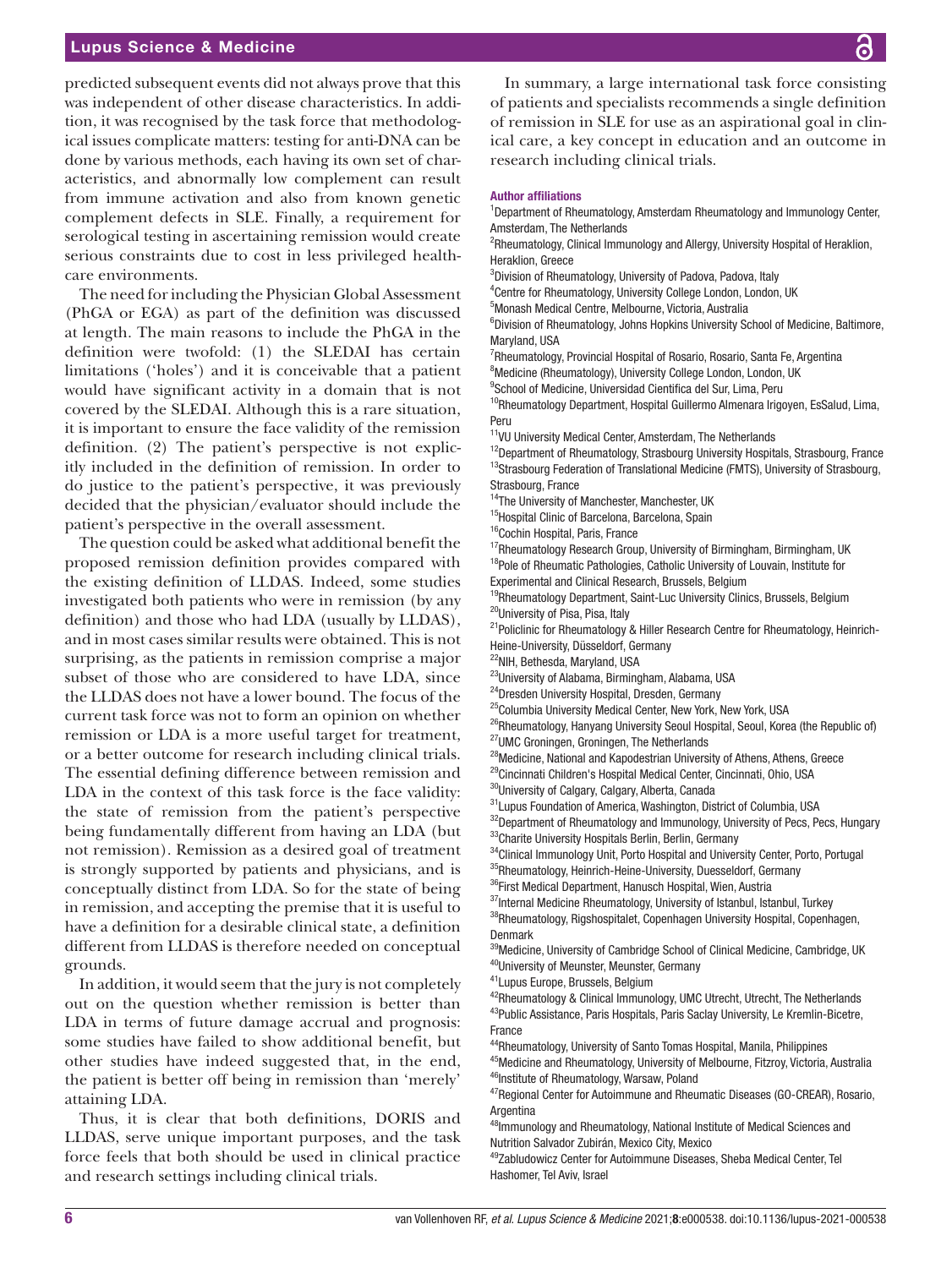<sup>50</sup>Rheumatology, University of Sao Paulo Faculty of Medicine, Sao Paulo, Brazil 51Medical University of Vienna, Wien, Austria

<sup>52</sup>Nephrology, Leiden University Medical Centre, Leiden, The Netherlands 53Rheumatology, University of Brescia, Brescia, Italy

<sup>54</sup>Rheumatology, VU University Medical Centre Amsterdam, Amsterdam, The **Netherlands** 

55Unit for Multidisciplinary Research in Biomedicine, Porto, Portugal

56Department of Rheumatology, Odense University Hospital, Odense, Denmark 57Department of Clinical Research, University of Southern Denmark Faculty of Health Sciences, Odense, Denmark

58Dermatology, University of Pennsylvania, Philadelphia, Pennsylvania, USA

59Rheumatology, A I Yevdokimov Moscow State University of Medicine and Dentistry of the Ministry of Healthcare of the Russian Federation Faculty of Dentistry, Moskva, Russian Federation

60Autoimmune and Musculoskeletal Disease, The Feinstein Institute for Medical Research, Manhasset, New York, USA

Correction notice The article has been corrected since it was published online. The co-author's name (Anca D Askanase) was mispelled which has been rectified now.

Twitter Manuel Francisco Ugarte-Gil [@mugartegil](https://twitter.com/mugartegil), Ian N Bruce [@Lupusdoc,](https://twitter.com/Lupusdoc) Guillermo Pons-Estel [@gponsestel](https://twitter.com/gponsestel) and Y K Onno Teng [@LuVaCsL](https://twitter.com/LuVaCsL)

Acknowledgements The following individuals provided valuable input during the DORIS process: Ellen Ginzler, Dan Goldman, Winfried Graninger, Veronique Le Guern, Liesbeth Hak, Munther Khamashta, Francinne Machado Ribeiro, Irmgard Neumann, Ole Rekvig, Jozef Rovensky, Francesca Saccon, Murray Urowitz and Asad Zoma.

Contributors All authors were participants in the live DORIS Task Force meetings and the electronic deliberations and voting. Thus, they were all involved in the conceptualisation of the work reported here, and they all participated in the generation of the data. All authors critically reviewed the manuscript before final submission, and all authors gave their approval for publication. RFvV is the guarantor.

Funding The DORIS Initiative was supported by unrestricted educational grants from Glaxo SmithKline and UCB Pharma.

Competing interests RFvV has received research and educational support (grants) from BMS, GSK, Lilly, Pfizer, Roche and UCB; and reimbursement for consultancy and/or speaking from AbbVie, AstraZeneca, Biogen, Biotest, BMS, Galapagos, Gilead, GSK, Janssen, Pfizer, Sanofi, Servier, UCB and Vielabio. RC— GSK, Alexion, Eli Lilly, AstraZeneca, Termo-Fisher and Rubió. BAP-E—GSK and Janssen. MFU-G received research grants from Janssen and Pfizer. LA acted as a consultant for Alexion, Amgen, AstraZeneca, BMS, GSK, Janssen-Cilag, LFB, Lilly, Menarini France, Medac, Novartis, Pfizer, Roche-Chugaï and UCB. CG—personal fees for honoraria from consultancy work from the Center for Disease Control, AstraZeneca, MGP, Sanofi and UCB; and personal fees for speaker's bureau from UCB. HBo—unrestricted grants from Bristol-Myers Squibb and Roche; consultant for Bristol-Myers Squibb, Roche, Novartis, Medimmune and Union Chimique Belge; speaker for Bristol-Myers Squibb and Novartis; member of the advisory board of Bristol-Myers Squibb, Novartis and Sanofi. MI—consultations from GSK and Amgen. DJ—AstraZeneca, Aurinia, BMS, Boehringer-Ingelheim, Chemocentryx, Chugai, CSL, GSK, Infla-RX, Janssen, Novartis, Roche/Genentech, Takeda and Vifor. AK—honoraria from Bristol-Myers Squibb, KGaA, GlaxoSmithKline, Janssen Cilag and Lilly Deutschland. ML—receipts from GSK for advisory boards and sponsoring of investigator-initiated study. MN—research support from Actelion, AstraZeneca, BMS, GSK, Janssen and UCB; and honoraria from Actelion, Boehringer Ingelheim, Eli Lilly, GSK, Janssen, Pfizer and UCB. AT—consultation/speaker fees from UCB, GSK, Novartis and Janssen.

Patient and public involvement Patients and/or the public were involved in the design, or conduct, or reporting, or dissemination plans of this research. Refer to the Methods section for further details.

Patient consent for publication Not required.

Provenance and peer review Not commissioned; externally peer reviewed. Data availability statement Data are available upon reasonable request.

Open access This is an open access article distributed in accordance with the Creative Commons Attribution Non Commercial (CC BY-NC 4.0) license, which permits others to distribute, remix, adapt, build upon this work non-commercially, and license their derivative works on different terms, provided the original work is properly cited, appropriate credit is given, any changes made indicated, and the use is non-commercial. See: [http://creativecommons.org/licenses/by-nc/4.0/.](http://creativecommons.org/licenses/by-nc/4.0/)

#### ORCID iDs

Ronald F van Vollenhoven<http://orcid.org/0000-0001-6438-8663> Andrea Doria<http://orcid.org/0000-0003-0548-4983> Eric Morand<http://orcid.org/0000-0002-9507-3338> Michelle A Petri<http://orcid.org/0000-0003-1441-5373> Bernardo A Pons-Estel <http://orcid.org/0000-0003-2518-0266> Manuel Francisco Ugarte-Gil<http://orcid.org/0000-0003-1728-1999> Laurent Arnaud<http://orcid.org/0000-0002-8077-8394> Ian N Bruce<http://orcid.org/0000-0003-3047-500X> Frédéric A Houssiau<http://orcid.org/0000-0003-1451-083X> Martin Aringer<http://orcid.org/0000-0003-4471-8375> Sang-Cheol Bae<http://orcid.org/0000-0003-4658-1093> Dimitrios T Boumpas<http://orcid.org/0000-0002-9812-4671> Hermine Brunner<http://orcid.org/0000-0001-9478-2987> Thomas Dörner<http://orcid.org/0000-0002-6478-7725> Søren Jacobsen<http://orcid.org/0000-0002-5654-4993> Y K Onno Teng <http://orcid.org/0000-0001-9920-2195> Michel Tsang-A-Sjoe <http://orcid.org/0000-0002-4982-3505> Victoria P Werth <http://orcid.org/0000-0003-3030-5369> Cynthia Aranow<http://orcid.org/0000-0001-9299-0053>

## **REFERENCES**

- <span id="page-6-0"></span>1 van Vollenhoven R. Treat-to-target in rheumatoid arthritis - are we there yet? *[Nat Rev Rheumatol](http://dx.doi.org/10.1038/s41584-019-0170-5)* 2019;15:180–6.
- <span id="page-6-1"></span>2 Zhang AD, Kavanaugh A. Treat to target in psoriatic arthritis. *[Rheum](http://dx.doi.org/10.1016/j.rdc.2019.07.002)  [Dis Clin North Am](http://dx.doi.org/10.1016/j.rdc.2019.07.002)* 2019;45:505–17.
- <span id="page-6-2"></span>3 van Vollenhoven RF, Mosca M, Bertsias G, *et al*. Treat-to-target in systemic lupus erythematosus: recommendations from an international Task force. *[Ann Rheum Dis](http://dx.doi.org/10.1136/annrheumdis-2013-205139)* 2014;73:958–67.
- <span id="page-6-3"></span>4 van Vollenhoven R, Voskuyl A, Bertsias G, *et al*. A framework for remission in SLE: consensus findings from a large international Task force on definitions of remission in SLE (DORIS). *[Ann Rheum Dis](http://dx.doi.org/10.1136/annrheumdis-2016-209519)* 2017;76:554–61.
- <span id="page-6-4"></span>5 Ugarte-Gil MF, Mendoza Pinto C, Pons-Estel G. AB0448 IMPACT OF REMISSION ON DAMAGE ACCRUAL IN SYSTEMIC LUPUS ERYTHEMATOSUS (SLE) PATIENTS: A SYSTEMATIC LITERATURE REVIEW (SLR). *[Ann Rheum Dis](http://dx.doi.org/10.1136/annrheumdis-2020-eular.2037)* 2020;79:1518–22.
- <span id="page-6-5"></span>6 Tsang-A-Sjoe MWP, Bultink IEM, Heslinga M, *et al*. Both prolonged remission and lupus low disease activity state are associated with reduced damage accrual in systemic lupus erythematosus. *[Rheumatology](http://dx.doi.org/10.1093/rheumatology/kew377)* 2017;56:121–8.
- <span id="page-6-6"></span>7 Tsang-A-Sjoe MWP, Bultink IEM, Heslinga M, *et al*. The relationship between remission and health-related quality of life in a cohort of SLE patients. *[Rheumatology](http://dx.doi.org/10.1093/rheumatology/key349)* 2019;58:628–35.
- <span id="page-6-7"></span>8 Ugarte-Gil MF, Wojdyla D, Pons-Estel GJ, *et al*. Remission and low disease activity status (LDAS) protect lupus patients from damage occurrence: data from a multiethnic, multinational Latin American lupus cohort (GLADEL). *[Ann Rheum Dis](http://dx.doi.org/10.1136/annrheumdis-2017-211814)* 2017;76:2071–4.
- <span id="page-6-8"></span>9 Pons-Estel G, Ugarte-Gil MF, Harvey G. Impact of Remission and Low Disease Activity Status on Hospitalizations Among SLE Patients from the GLADEL Latin American Cohort [abstract]. *Arthritis Rheumatol* 2020;72.
- <span id="page-6-9"></span>10 Ugarte-Gil MF, Gamboa-Cárdenas RV, Reátegui-Sokolova C, *et al*. Better health-related quality of life in systemic lupus erythematosus predicted by low disease activity State/Remission: data from the Peruvian Almenara lupus cohort. *[Arthritis Care Res](http://dx.doi.org/10.1002/acr.24009)* 2020;72:1159–62.
- <span id="page-6-10"></span>11 Reátegui-Sokolova C, Rodríguez-Bellido Z, Gamboa-Cárdenas RV, *et al*. Remission and low disease activity state prevent hospitalizations in systemic lupus erythematosus patients. *[Lupus](http://dx.doi.org/10.1177/0961203319876998)* 2019;28:1344–9.
- <span id="page-6-11"></span>12 Ugarte-Gil MF, Gamboa-Cardenas R, Reategui-Sokolova C. LLDAS (Low Lupus Disease Activity State) and Remission Prevent Damage Accrual in Systemic Lupus Erythematosus (SLE) Patients in a Primarily Mestizo Cohort [abstract]. *Arthritis Rheumatol* 2020;72.
- <span id="page-6-12"></span>13 Ugarte-Gil MF, Pons-Estel GJ, Vila LM. Risk factors of remission and low disease Activitty state (LDAS) in systemic lupus erythematosus (SLE) patients. data from a multi-ethnic, multi-center US cohort. *J Clin Rheumatol* 2020;26:S69.
- <span id="page-6-13"></span>14 Alarcón GS, Ugarte-Gil MF, Pons-Estel G, *et al*. Remission and low disease activity state (LDAS) are protective of intermediate and long-term outcomes in SLE patients. results from LUMINA (LXXVIII), a multiethnic, multicenter US cohort. *[Lupus](http://dx.doi.org/10.1177/0961203319826693)* 2019;28:423–6.
- <span id="page-6-14"></span>15 Ugarte-Gil MF, Pons-Estel GJ, Vila LM, *et al*. Time in remission and low disease activity state (LDAS) are associated with a better quality of life in patients with systemic lupus erythematosus: results from